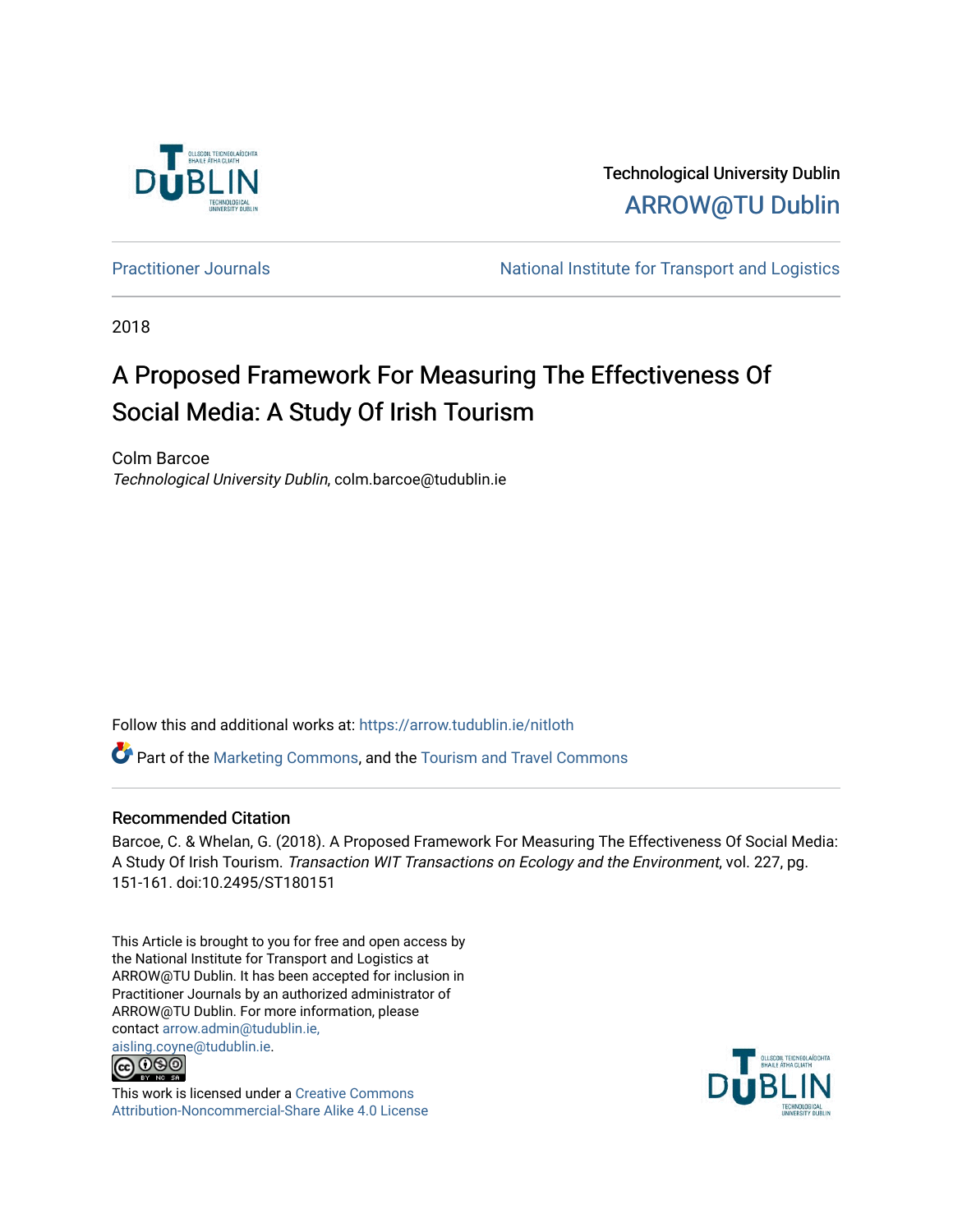# A PROPOSED FRAMEWORK FOR MEASURING THE EFFECTIVENESS OF SOCIAL MEDIA: A STUDY OF IRISH TOURISM

#### COLM BARCOE & GARVAN WHELAN Institute of Technology Tallaght, Ireland

#### ABSTRACT

Over the past five years, visitations of American holidaymakers to Ireland have grown exponentially owing to the online strategies of Tourism Ireland, a Destination Marketer (DMO) with a meagre budget which is extended by their understanding of best practices to maximise their monetary allowance. This suggested framework incorporates a range of Key Performance Indicators (KPIs) such as financial, marketing and operational that offer a scale of measurement from which the Irish DMO can monitor the success of each promotional campaign when targeting the US and Canada. These are presented not as final solutions but rather as suggestions based on empirical evidence obtained from both primary and secondary sources. This research combines the wisdom extracted through qualitative methodologies with the objective of understanding the processes that drive both emergent and agile strategies. The study extends the work relative to performance and examines the role of social media in the context of promoting Ireland to North America. There are two main themes that are identified and analysed in this investigation, these are the approach of the DMO when advocating Ireland as a brand and the benefits of digital platforms set against a proposed scale of KPIs, such as destination marketing, brand positioning and identity development. The key narrative of this analysis is to focus on the power of social media when capitalising upon marketing opportunities, operating on a relatively small budget. This will always be a relevant theme of discussion due to the responsibility of an organisation like Tourism Ireland operating under the restraints imposed by government funding. The overall conclusions of this research may help inform those concerned with the implementing of social media strategies develop clearer models of measurement when promoting a destination to North America. The suggestions of this study will benefit small and medium enterprises particularly.

*Keywords: Ireland, North America, destination, marketing, DMO, performance, framework, measurement, qualitative, methodology.* 

#### 1 INTRODUCTION

Social media have a vital contribution to make as part of a digital marketing strategy; the channels create both awareness and engagement when integrated with a destination marketing campaign. Tourism Ireland creates and procures content for the purposes of promoting Ireland as a brand internationally TI [2]. The DMO operates on a meagre budget, in the absence of social media; this promotional content would not have the reach that it has presently. In this situation the DMO boasts a substantial return on investment (ROI) in relation to the North American market due to alliances with those who film TV and Movies in Ireland [2]. This paper illustrates how the metrics applied by the DMO benefits Irish tourism and can assist the SMEs that contribute to the service promoted by Tourism Ireland (Barcoe and Barcoe [3]). The study will offer insights into the DMO's approach to maximising their budget and achieving objectives that extend beyond their financial means using social media and electronic word of mouth (eWOM) (Hoffman and Fodor [4]). The data that was obtained through in-depth interviews with those responsible for both designing and implementing digital strategies when promoting Ireland as a brand and a Netnographic audit of the DMOs online activities, will be analysed to offer a suggestive framework that may deliver solutions as to how ROI can be achieved in relationship marketing (CRM)



 www.witpress.com, ISSN 1743-3541 (on-line) WIT Transactions on Ecology and The Environment, Vol 227, © 2018 WIT Press doi:10.2495/ST180151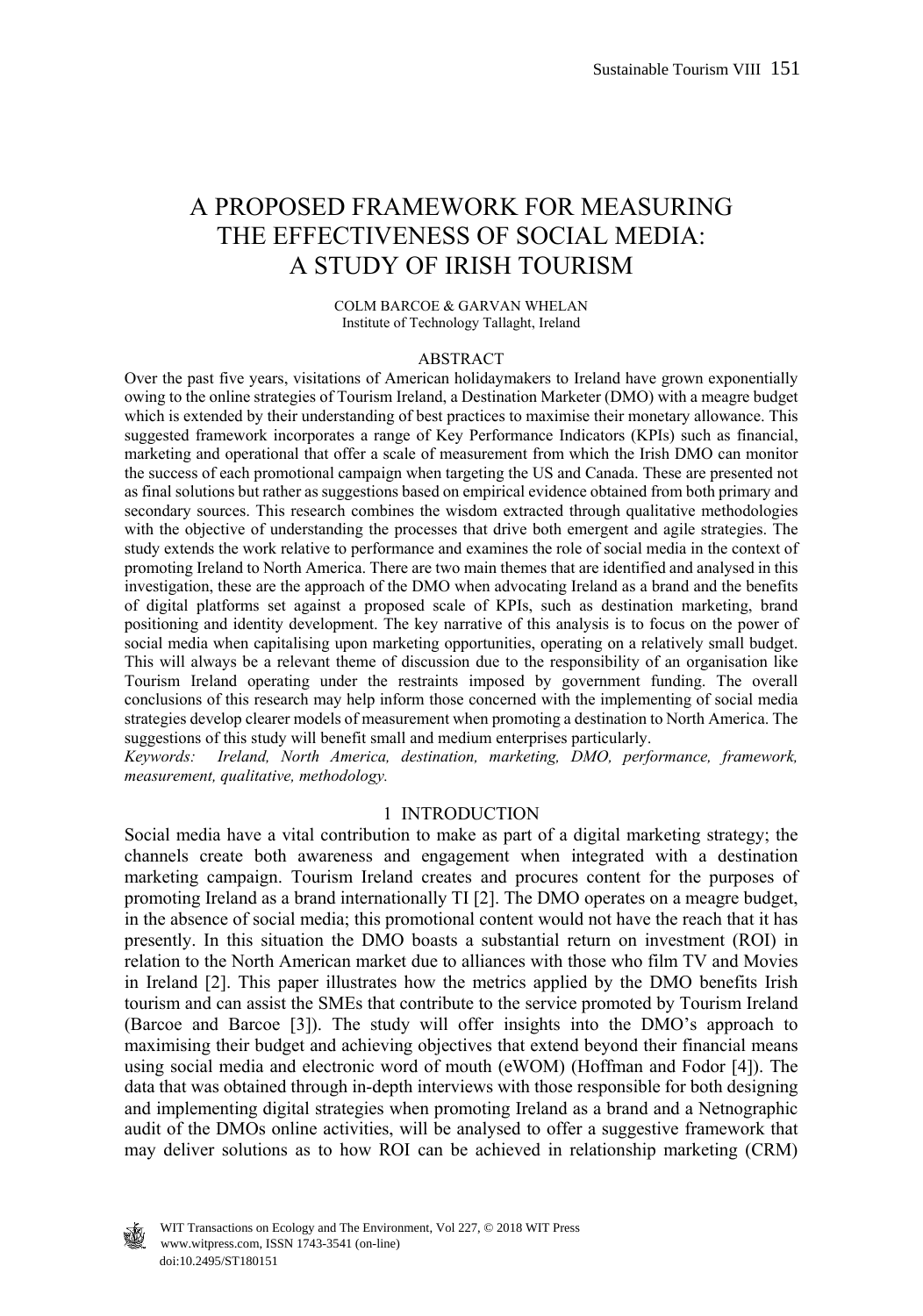through the use of social media channels. This research will use the model suggested from Pike and Page [1] in relation to destination marketing to gauge the effectiveness of social media channels in terms of brand performance. The aim of this study is to identify a framework that may highlight the presence of ROI in relation to social media investment through two methods of qualitative analysis (Barcoe and Whelan [5]). Nvivo  $11+$  is a software package used by the researcher to capture activities that not only lead to online consumer engagement, but also the direct route to the maximisation of investment through the creation of ancillary promotions using social media channels (TI [2]).

 In the context of tourism, consumer engagement has been shown to increase awareness and loyalty of a brand (So et al. [6]). Social media channels, when used effectively have increased the levels of engagement using traditional Relationship marketing (CRM) methods in a digital marketing strategy (Harrigan et al. [7]). However, to date, every framework offered by academics in the field of destination marketing have been suggestive because of the nature of social media in relation to deviant consumer's demeanours (Sigala [8]). This research is analysis of the Irish DMO and their activities when promoting Ireland to North America using social media and the Key Performance Indicators (KPIs) and traditional matrices they use to achieve their objectives in relation to North American visitations to Ireland. The DMO uses CRM metrics such as awareness and engagement using social analytics to measure their ROI in relation to strategies implemented. This study will analyse the suggested frameworks of others through literature review and correlate the activities of the Irish DMO in relation to these suggestions.

 The aim of this research is to analyse the effectiveness of social media channels in relation to DMOs with smaller budgets and identify where ROI as a metric can be achieved. The empirical data of this paper reveals the effect that partnerships and alliances can have on a small destination when procuring content for social media channels in a cost-effective manner. While other authors like Chaffey [9], Kaske et al. [10] suggest how social media activities can generate ROI, there are no hard and fast rules. However, the basic principles of CRM assist in achieving KPIs using social media channels. The paper outlines the adaptability of social media that allows the Irish DMO a more agile strategy to benefit their budget. The data obtained for this study highlights the use of traditional matrices and marketing fundamentals. The research also reveals the wisdom and knowledge of Tourism Ireland when applying traditional metrics to create ancillary promotions. This study adds to tourism research as it analyses marketing strategies in relation to Ireland and North America where engagement is an antecedent to the content creation.

#### 2 LITERATURE

Barcoe and Barcoe [3] and Wright [11] highlight the cultural link that constitutes an antecedent to the engagement of the North American Holidaymaker in relation to Ireland as a brand. Tourism Ireland reveals how they exploit this type of engagement using CRM strategies through social media channels (TI [2]). Pike and Page [1] describe this activity as brand positioning as part of their destination marketing framework.

 Felix et al. [12] believe that brand performance can deliver ROI due to the benefits of social media activity. Kaske et al. [10] posit that the role of consumer knowledge affords the DMO the opportunity to measure the KPIs that best serve the CRM strategy when using social media as a marketing channel. Hoffman and Fodor [4] believe that a framework measuring the financial benefits of digital marketing must be activity based and based on KPIs. So et al. [6] accede with this assessment as they suggest a 25 item behavioural scale that measures consumer behaviours through social media activity in relation to brand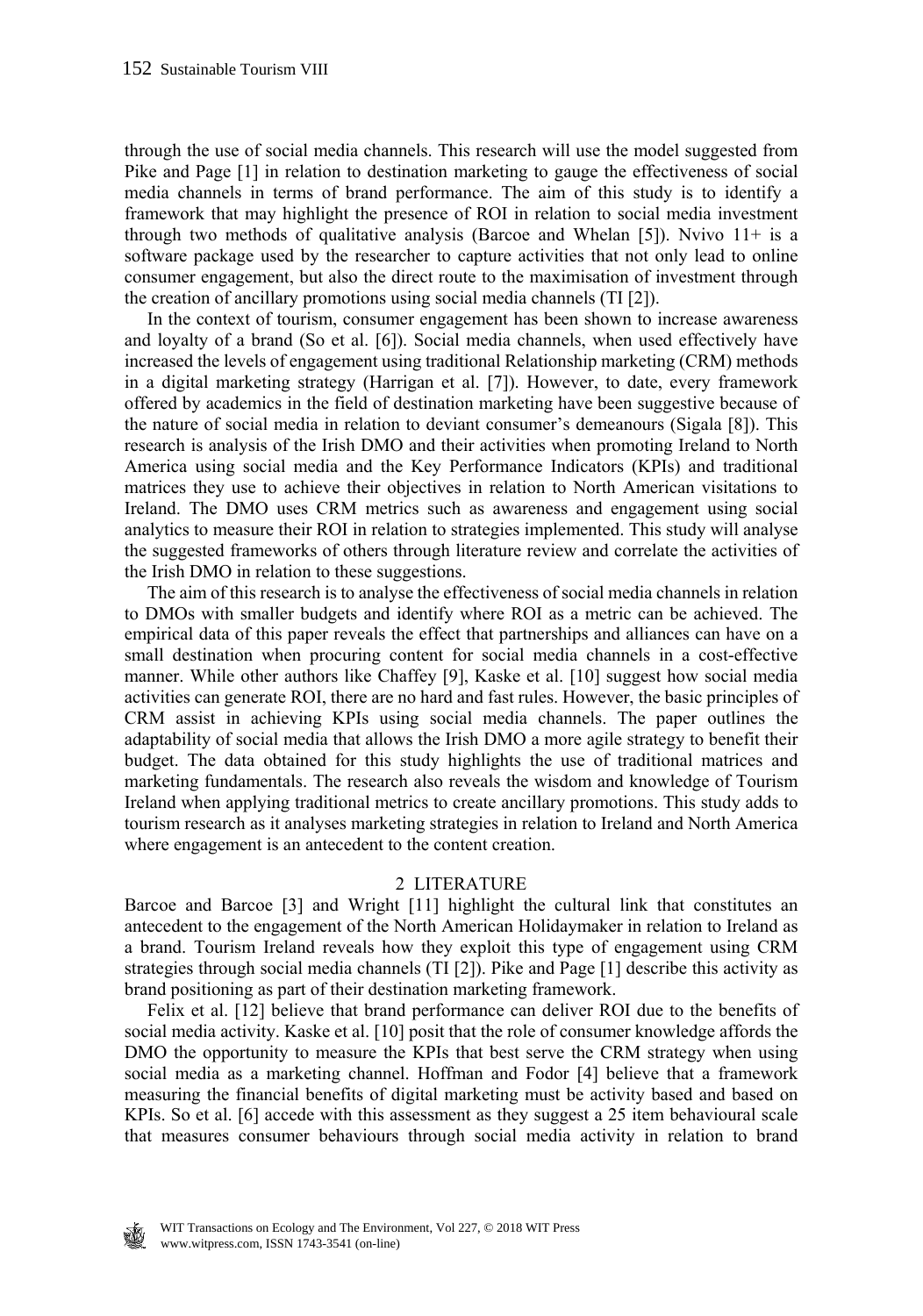engagement. Harrigan et al. [7] reduces the So et al. [6] to 11 items that are applicable to organisations of all sizes.

 Kumar and Mirchandani [13] suggest that ROI in relation to social media is relative to its benefits for SMEs that increase their brand loyalty. Merilinaen [14] suggests that the most cost-effective approach for a smaller enterprise in the context of tourism is the adaption of the DMO message through online partnerships. Kumar and Mirchandani [13] use a case study of an SME to highlight the relative benefits of social media in relation to investment return. Blanchard [15] outlines a four-step plan from which a company can achieve financial return using social media channels.

 Table 1 illustrates Blanchard's [15] four steps to the monitoring of investment return using social media channels. This approach follows a succession of academics within the literature that suggest aligning social media activity with metrics like Owyang [16] who devises a pyramid to measure the effectiveness of social media in the context of modern marketing. This metric is a derivative of a search optimisation pyramid suggested by Chaffey [17] when highlighting the qualities of using digital marketing campaigns.

 Fig. 1 emphasises the suggested metrics of Owyang's [16] ROI pyramid that segregates social media activities into three main areas, first is operational savings that were particularly import post the recession of 2008. Secondly the author looks at the increase productivity from a marketing perspective and finally the strategic advantages in terms of differentiation that social media channels offer companies of all capacities. Pradiptarini [18] accedes with this theory when analysing the cost effectiveness of using social media channels to identify and target a chosen demographic. This in tourism pertains to the activities of the DMO and how each social platform contributes to the overall message broadcasted by the organisation (Hoffman and Fodor [4], Fisher [20]). Pike and Page [1] attribute this to both brand identity and brand performance in relation to destination marketing.

Table 1: Blanchard's (2011) Four step social media program.



- (2) Aligning social media with business goals
- (3) Planning for performance measurement
- (4) Establishing clarity of vision, purpose and execution



Figure 1: The progression of the traditional marketing pyramid to Owyang's [16] pyramid with the mission pyramid suggested by Chaffey [17] as a comparison.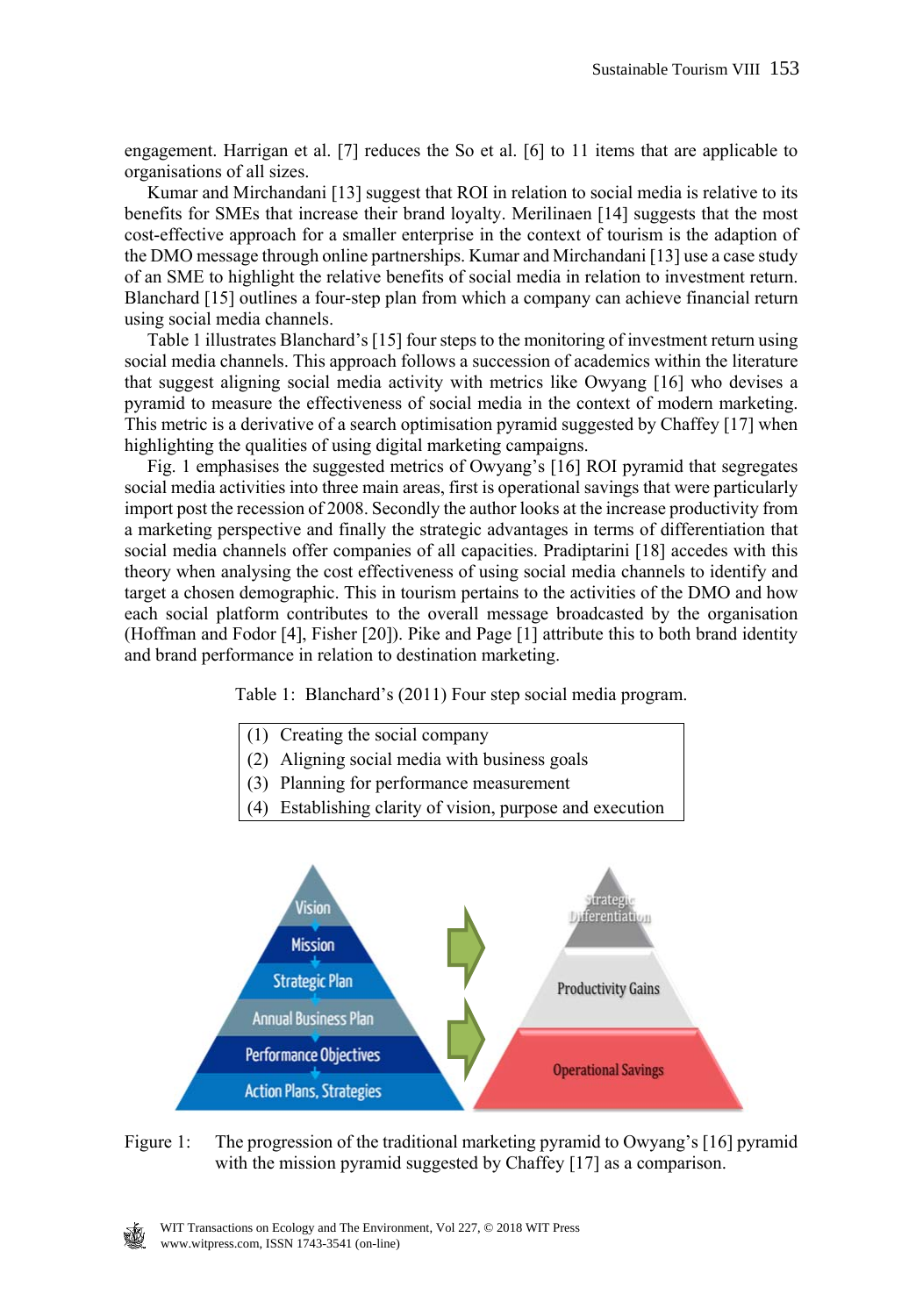#### 3 METHODOLOGY

The research for this study began with the investigation of the activities of the Irish DMO when using social media as a digital marketing channel in attracting the North American holidaymaker to Ireland. During the course of the study Pike and Page's [1] model was used as a framework to categorise the empirical findings. The empirical study itself was conducted during the summer of 2017 and comprised of three primary sources of information. Firstly, the in-depth semi-structured interviews with those who are responsible for both designing and implementing digital marketing strategies for tourism purposes. Secondly, NVivo 11+, a software package that codes and captures social media activities and acts as an assistant to the researcher, was used to monitor destination marketing campaigns and code the in-depth interviews and any relevant occurrences for the study's purpose. Finally, 250 North Americans were surveyed in relation to Ireland as a destination and their use of social media.

 The 20 industry-based contributors to this research included general managers, Tour operators, SMEs, Airlines, Academics previously published in the area of CRM and DMOs, all of who were responsible for implementing the most cost effective strategy possible for their organisation. The majority of the interviewees viewed social media as a required channel as part of both a digital and tourism strategy. It was the larger companies that were the most adept at implementing their own frameworks to assist them measure the benefits of social media in relation to CRM and brand engagement. This field of study is interesting as it pertains to two civilisations that are culturally linked and awareness of Ireland among North Americans is pre-existent. This is why Ireland as a brand is unique in terms of CRM strategies when approaching North America.

 Having established the first theme of cultural links, the other themes that emanated from the coding process were all themes that pertained to the most cost effective approach to marketing Ireland to North America and this was conclusive as 99% of the interviewees confirmed this to be social media channels and 67% of those interviewed believed social media to be antecedent to destination purchase in relation to tourism.

 Once the coding was completed for this study, it was decided to use Pike and Page [1] as a framework to categorise the benefits of social media use. Because this is a destination marketing model that separates destination marketing into traditional categories it became simpler to view the cost effectiveness of social media KPIs using this model as a suggestive framework for this study. The framework suggested by Pike and Page [1] measures both the internal and external activities of the DMO and how this affects sustained destination competitiveness, destination brand identity development, destination brand positioning, destination marketing performance and measurement and tracking. Each of these categories have been central to studies like Kumar and Mirchandani [13] and Harrigan et al. [7]. The implementation of the suggestive framework began during the post-coding of this study's interviews. The themes of the study quickly emerged and each theme fit the categories suggested by Pike and Page [1].

 Fig. 2 is the framework suggested by Pike and Page [1], the structure is quite comprehensive and monitors both the internal and external performances of destination marketing. However, when aligning the framework with the empirical evidence social media and its cost- effectiveness creates a different dynamic that is present due to the cultural link between Ireland and North America.

#### 4 FINDINGS

When analysing the Irish DMO's activities under the categories of Pike and Page [1] there were some initial findings that were unique to Ireland as a brand in relation to North America. Firstly, in relation to brand competitiveness the comparative advantage is the resource of the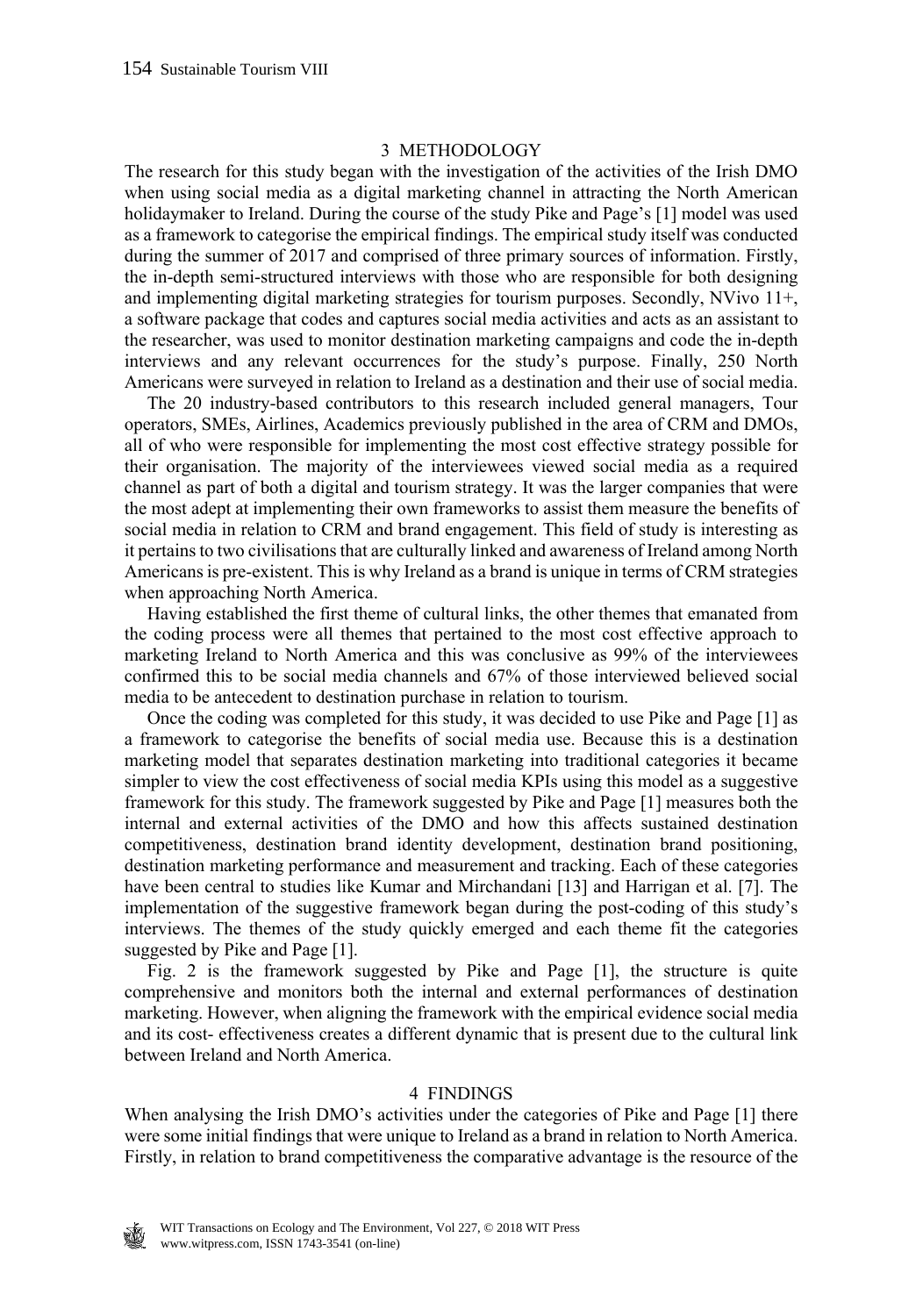

Figure 2: Pike and Page's [1] Destination Marketing Framework.

cultural link with over 44% of North Americans surveyed for this study visiting Ireland to discover their heritage and another 44% culturally curious about the destination. The most important percentage for this study was the 12% that stated they were inspired to travel to Ireland due to the influence of social media messaging, of this 12%, 87% were millennials which creates an opportunity for the DMO to audit social media as a resource using Pike and Page [1]. This finding highlights the contribution of social media in relation to CRM and the younger demographic in the future.

 The case in point is the Game of Thrones campaign where the DMO implemented an ancillary strategy across social media that resulted in both brand development and furthered North American engagement with Ireland as a brand. The project titled the Game of Doors cost  $\epsilon$ 20,000 to implement and yielded in the region of  $\epsilon$ 57,000 in the first six months of its existence. While highlighting an 81.5% profit margin, this is only one aspect of social media usage. The empirical evidence in this case also relates to the suggestive framework as it constitutes a comparative advantage. This type of promotion creates a destination experience that correlates with effective destination management as suggested by Pike and Page [1].

# 4.1 Destination identity development

During the course of the interviews the interviewees described how they created and measured their brand identity. When first approaching the use of social media, the Irish DMO spent  $E1.6$  million on the development of a coastline called the Wild Atlantic Way (WAW) as part of a campaign called "the gathering" this reimagined Ireland's identity internationally using TV and social media channels to promote a more contemporary Ireland. The effect on the North American audience delivered an initial 1 million Facebook followers which has now grown to over 4 million. The WAW constantly trends on Twitter and creates a forum for the North Americans to engage with the brand as the DMO launches its newest campaigns. In relation to CRM cost effectiveness social media creates the following.

 Fig. 3 highlights the KPIs used when measuring social media effectiveness in relation to identity development. The first category is strength where the differentiation between Ireland as a brand in North America can measure by the engagement of the audience with the message broadcasted by the DMO. This can be measured by Facebook interactions, Twitter awareness and YouTube searches. YouTube then dictates the relevance of the searches as North Americans look for the Irish vacation particular to their needs such as surfing holidays in Waterford. This is where social media becomes most cost effective as the channel will highlight advertisements that relate to a type specific vacation in Ireland which creates brand identity. In relation to the second set of KPIs in relation to identity development the stature of the brand is measured. This is done by looking at how the brand is viewed by the North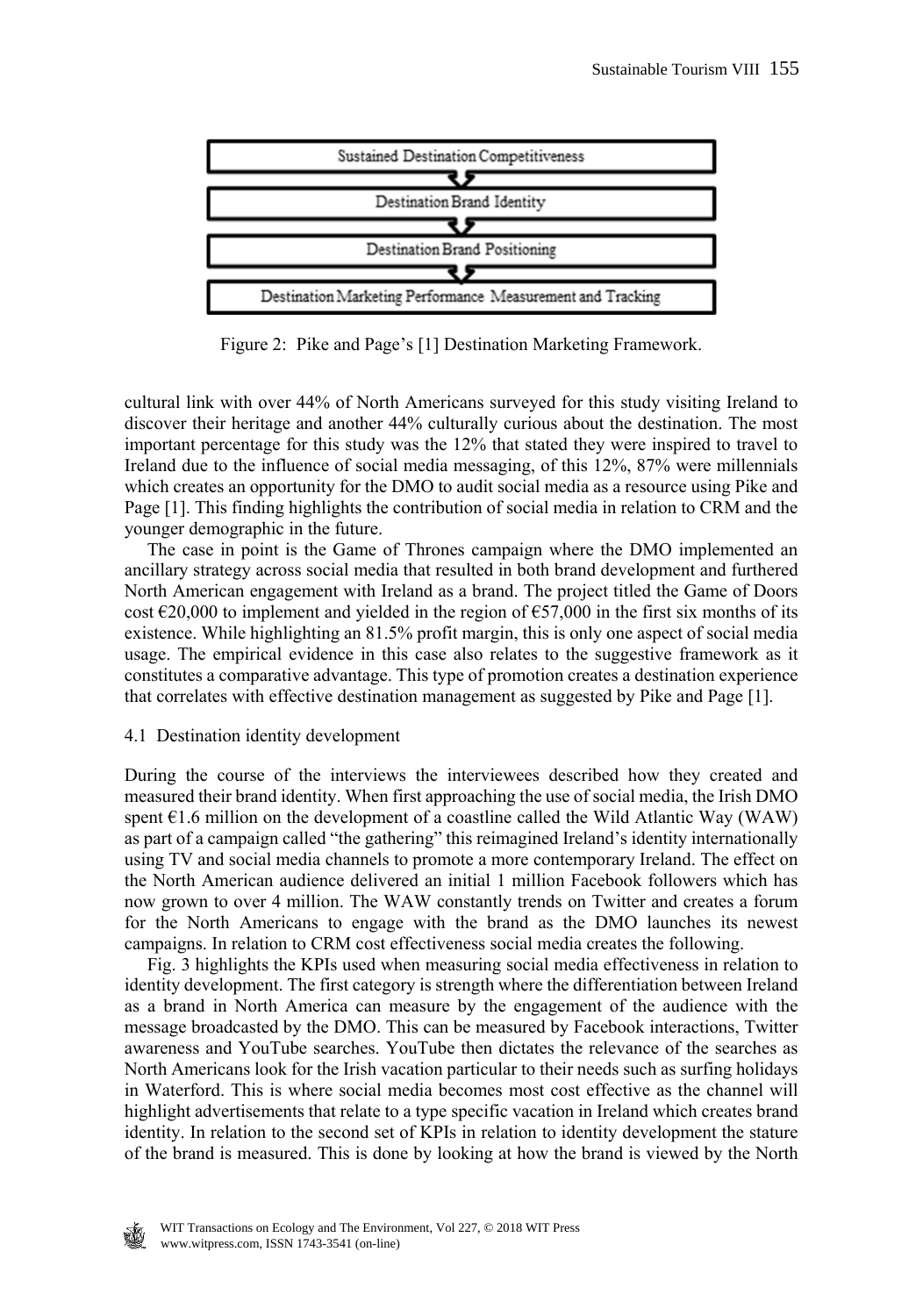

Figure 3: Brand identity development KPIs when using social media channels.

American. In this case the brand is emotional in context as the two civilisations are culturally linked. This allows the DMO to use Facebook as a platform to engage with the North American and organically influence an online conversation that motivates the audience to want to purchase the holiday through social media interaction. The messages broadcast across the various channels afford the North American knowledge of Ireland as a brand that will not only further engagement but also inspire purchases. While these activities are constant social media reduces advertising costs due to the level of engagement and influence created. The most important feature of social media usage in relation to brand identity is eWOM across social media channels when North Americans add to the identity of Ireland as a brand, this ripple effect is the cost-effective nature of CRM using social media.

# 4.2 Destination brand positioning

When marketing Ireland to North America it is important to the DMO that the brand has reach through social media messaging. This begins with the suite of platforms that generate the engagement levels. The organic influencers across social media will ultimately create the ROI in this case as they will further position the brand across all channels. The DMO in this case must listen to the social audience and turn the information obtained into a new emergent strategy that maximises the initial investment. This may include strategic partnerships with *Lonely Planet* and *Lucas films*. All of these activities drive traffic towards Ireland.com and the websites of other Irish stakeholders. In this case this allows the DMO to use ancillary promotions to maximise their budget. This offsets the cost of advertising and maximises brand positioning. Tourism Ireland spent €22m on promoting Ireland in North America in 2017 but by using social media received  $\epsilon$ 586m in ancillary advertising. This is a 486% ROI using social media channels as part of a brand positioning strategy. This is as Chaffey [9] describes as social insights where the organic positioning of a brand occurs through social media channels as an ancillary agent. Mae-Kim [19] believes that this is where the true benefit of social media can be felt.

 Fig. 4 highlights the approach to social media promotion that is used when marketing Ireland as a brand to North America. This particular model influences brand positioning as it pertains to the consideration of extending the brands reach to advocate conversion using ancillary activities. This is best illustrated by Tourism Ireland's *Star Wars* campaign launched 23 December 2017. The promotion of the movie is used by the organisation to drive traffic to the organisation's social media platforms where the fans of the movie can engage with the movie's iconic location. This positions Ireland as a brand for 2018 when marketing to North America and highlights the maximisation of budget through alliances with Lucas

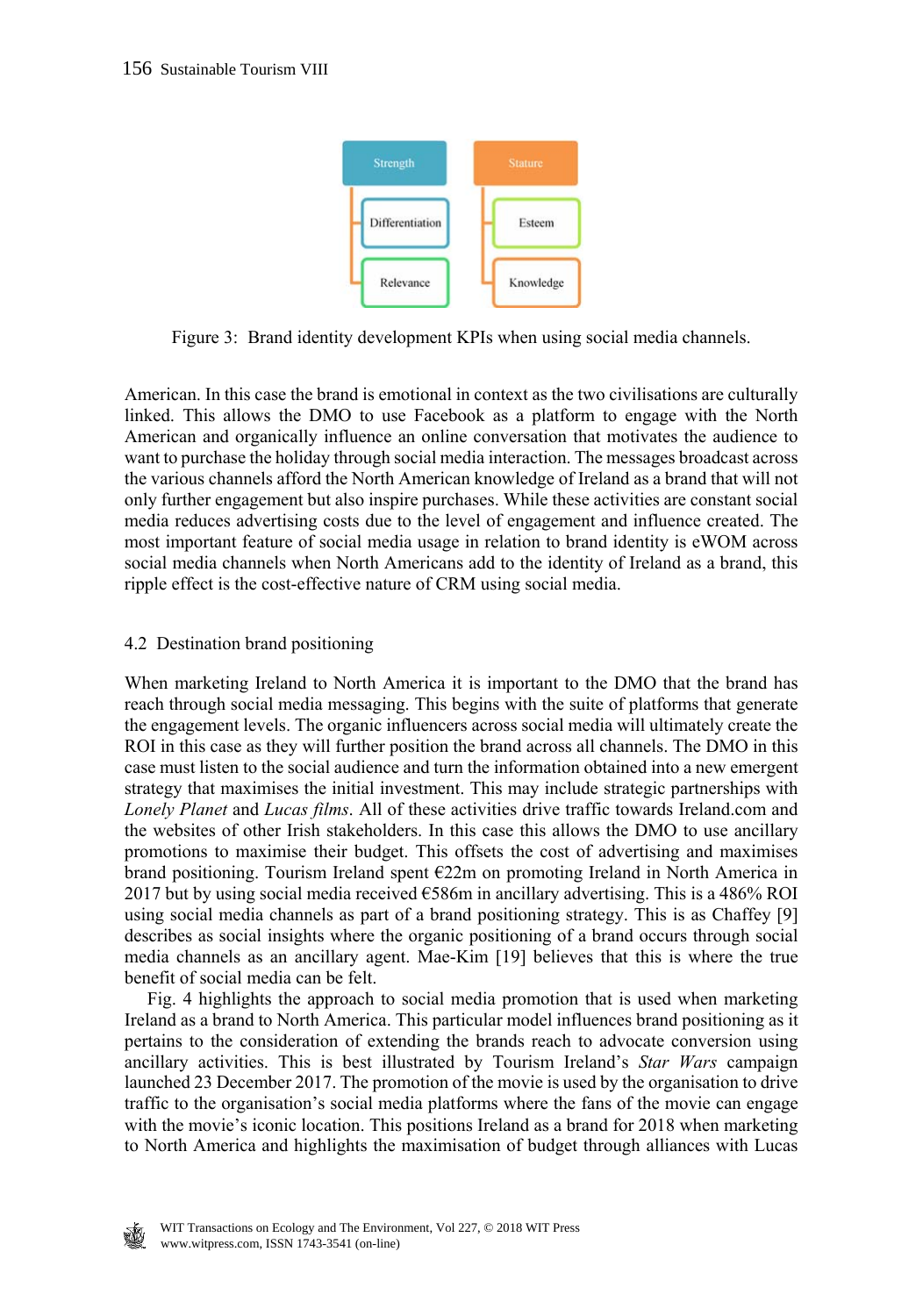

Figure 4: Chaffey's [9] process of social media promotion.

films and social media as a brand positioner. In terms of ROI this pertains to customer lifetime value where the North American further associates the brand with pop culture. The interviewees of this study believe that this creates a desire among North Americans to want to travel to Ireland. When the brand achieves its position this way across social media channels, shares, likes and comments create a customer lifetime value (CLV), this in terms of social media is harder to calculate. The empirical wisdom of this study reveals this to be 5% per customer per day basing the calculation on a 28 day social media cycle. However, this is only suggestive and metrics like awareness, engagement, unique visits and return visits are far more valuable when measuring brand health and positioning.

### 4.3 Destination marketing performance measurement and tracking

When analysing the performance of a brand the interviewees had a variation of methods. The Irish DMO use KPI scales while the Irish SMEs use TripAdvisor reviews and scores in the post consumption stage. Another approach is the use of a BCG matrix that monitors both the purchases of the North American holidaymaker and the social media activity around such purchases. Conversocial and Synthesio are used as analytical measurements to analyse the level of North American engagement, while platform analytics through Facebook and Twitter track the real time ROI once a strategy has been implemented.

 In terms of the SMEs TripAdvisor is the analytic of choice. The platform provides insights as to the quality of experience had by the North American holidaymaker (NAH). The Irish stakeholders of this study conceded that TripAdvisor alone generates enough information to perform a balance scorecard.

 Fig. 5 is a balanced scorecard used by 48% of those interviewed for this study; this framework was used mainly in conjunction with the TripAdvisor platform to provide further insights into the North American holidaymaker in the post consumption phase. While this measurement is traditional, the interviewees of this study believed that it not only categorises the effect of social media on their service but it also provides key indicators of how their performance as a service provider can be improved in relation to the North American holidaymaker in the future. The interviewees believed that this platform is essential from the customer perspective as the organisation can view their company from the customer perspective within the platform settings. Xiang and Gretzel [21] highlight this platform in relation to the review facility. The interviewees of this study believe that this platform offers another aspect of analysis and that is the ranking system, 96% of the 48% that use the platform relate this directly to ROI and ticket sales.

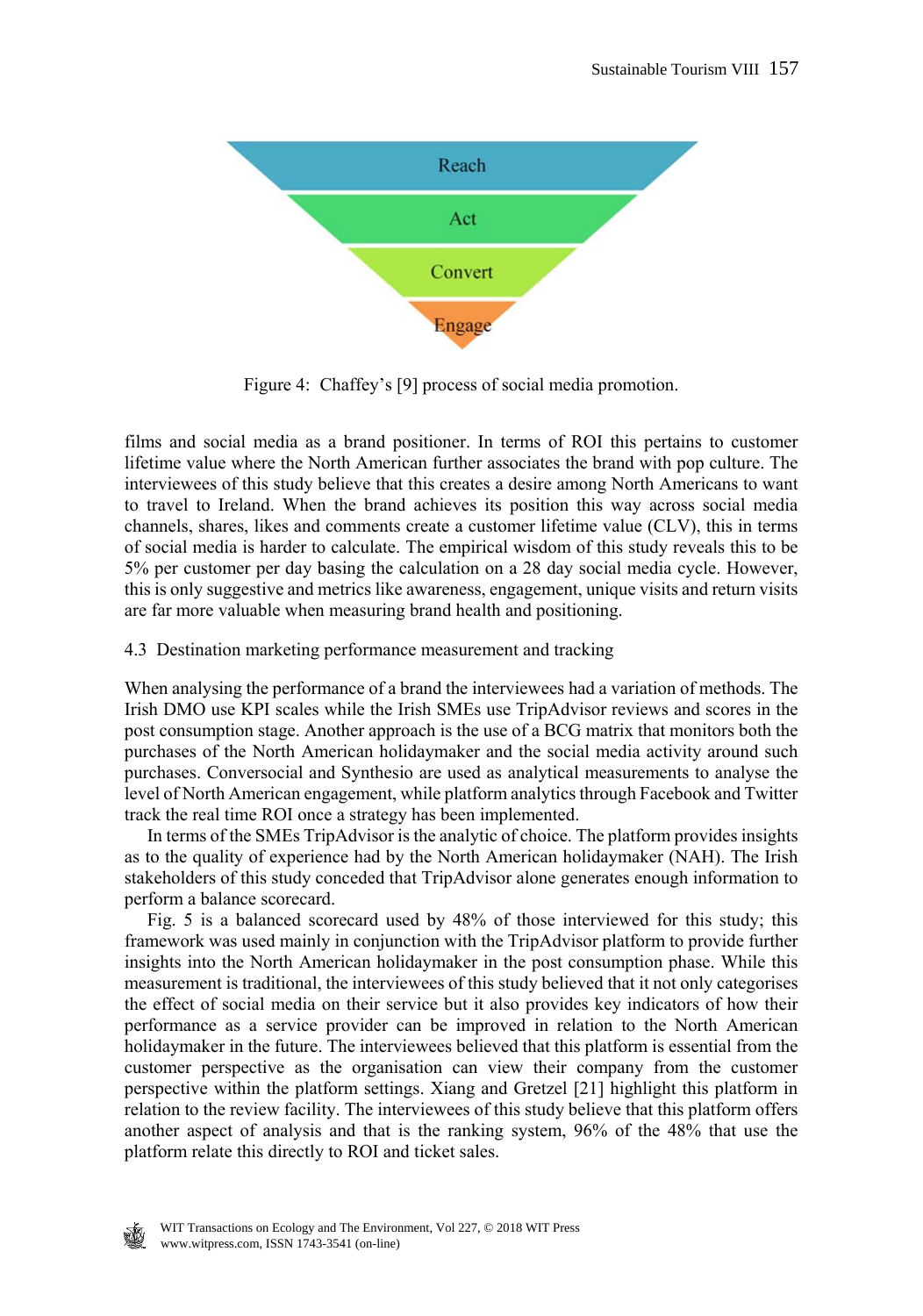

Figure 5: Measuring social media ROI using a balanced scorecard.

 In relation to the BCG matric and performance tracking and measurement, this is used by the airlines that were interviewed for this study. Shaw [22] confirms the use of Ansoff and BCG matrices to be industry standard. This measurement is more pre and post consumption analysis in relation to CRM. The airlines monitor the physical traffic to Ireland from North America and the virtual engagement with the company through social media channels. This then gets correlated with ROI to predict what the next viable North American route to Ireland might be. The reality of this approach is the flexibility of the airline business in terms of flight origin.

 Fig. 6 highlights the flexibility of the Irish airline companies when monitoring ROI through social media activity. The interviewees of this study believed that social media engagement directly indicated where destination purchase may emanate from using this measurement. In this example the routes with the least amount of social media engagement generated little ancillary sales. This model reveals KPIs such as ROI, brand awareness, consumer engagement and future purchases.



Figure 6: BCG Matrix using social media activity as a performance analysis.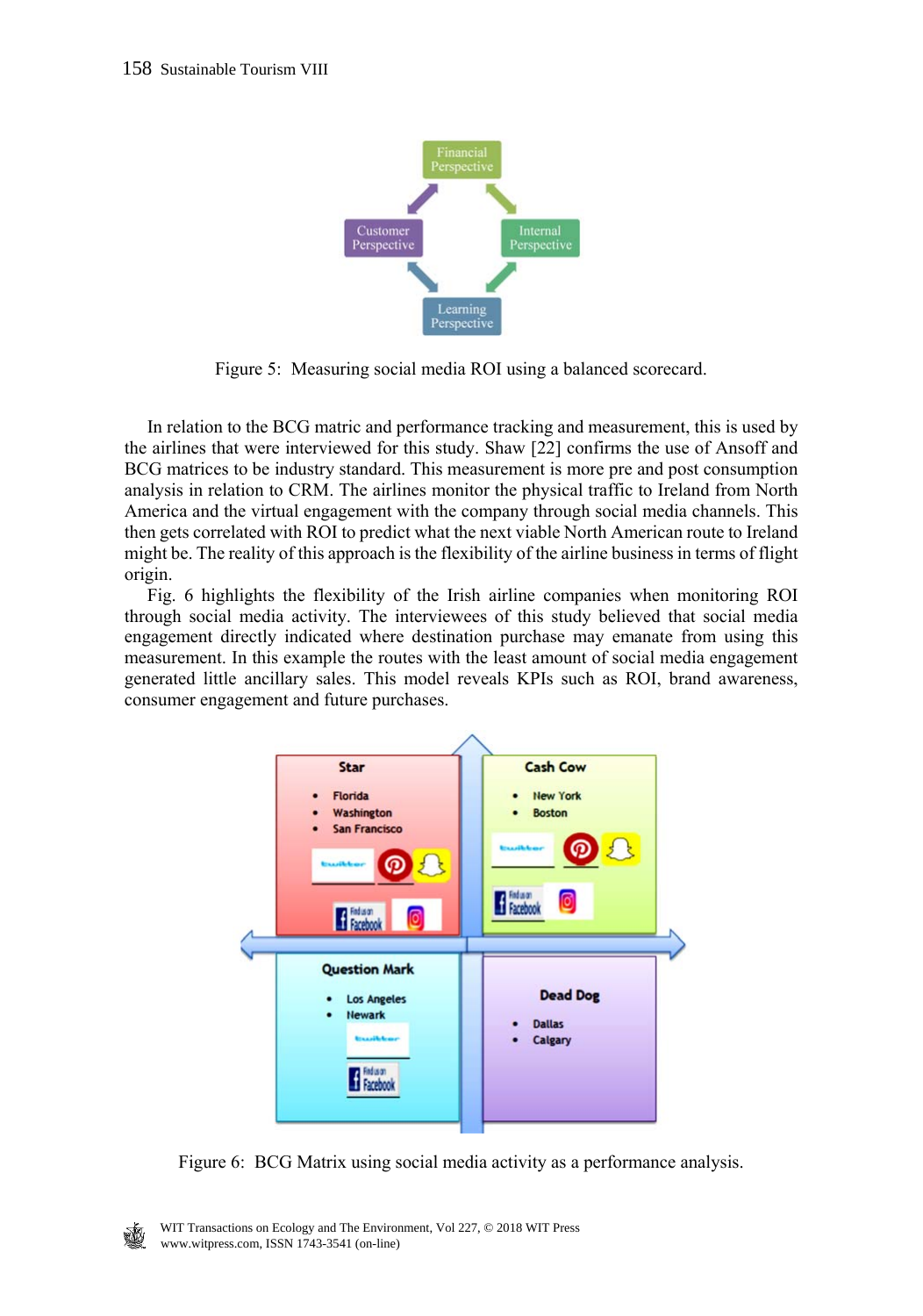The Irish DMO when interviewed conceded that KPI scales are often the best approach to measuring their performance. This is interesting as they use their social media channels of choice to promote rather than prospect the destination. The ROI in this sense is based on other metrics. The approach of Harrigan et al. [7] and So et al. [6] are the most relatable models of measurement in this case. The DMO is looking to create a new strategy in an existing market and as Shaw [22] reveals an Ansoff matrix is often the framework of choice for a DMO. Fauver [23] posits that a DMO must remain relevant when using social media as a digital marketing channel. This is evident in the approach of Tourism Ireland as they use North American pop culture such as Star Wars to remain relevant and generate North American engagement using social media as the intermediary for implementing such strategy. This extends their budget and is a derivative of social analytics measured by KPI scales.

 Table 2 is an example of how the Irish DMO analyses ROI relative to CRM activities using social media. Both sections of the table analyse the productivity of reach and impressions much like an SEO dashboard this scale measures the ROI of both paid and nonpaid promotion across social media channels. The metrics range from clicks and views to shares and comments all of which directly correlate with consumer engagement. The activities are all relatable to eWOM and ancillary purchases by the North American holidaymaker. This scale differs slightly from a more commercially driven scale as it is concerned only with destination purchase through North American engagement leading to ROI. The financial return in this case is purely strength of performance and measuring the DMOs effectiveness in relation to CRM.

| Platform   | <b>KPIs</b>                                           |  |
|------------|-------------------------------------------------------|--|
| Social     |                                                       |  |
| Facebook   | Links, impressions, social shares, video<br>views     |  |
| Twitter    | Reach, impressions, links, shares,<br>unique visitors |  |
| Instagram  | Reach, impressions, social shares                     |  |
| YouTube    | Video views, comments, organic clicks                 |  |
| $Google +$ | Organic clicks                                        |  |

| Table 2: Social metrics KPI scale. |  |  |  |  |
|------------------------------------|--|--|--|--|
|------------------------------------|--|--|--|--|

| KPI scale of online advertisements via paid media |                                                                                          |                                                                |  |  |
|---------------------------------------------------|------------------------------------------------------------------------------------------|----------------------------------------------------------------|--|--|
| Platforms                                         |                                                                                          | <b>KPIs</b>                                                    |  |  |
| Paid/Ads                                          |                                                                                          |                                                                |  |  |
| Google                                            | Reach, Impressions, Downloads, impressions,<br>unique visitors, Page views, links clicks |                                                                |  |  |
| Facebook                                          | Reach, Impressions, Downloads, impressions,<br>unique visitors, Page views, links clicks |                                                                |  |  |
| Remarketing                                       | Reach and Impressions                                                                    |                                                                |  |  |
| Content distributors                              |                                                                                          | Reach, impressions, unique visitors,<br>downloads, link clicks |  |  |

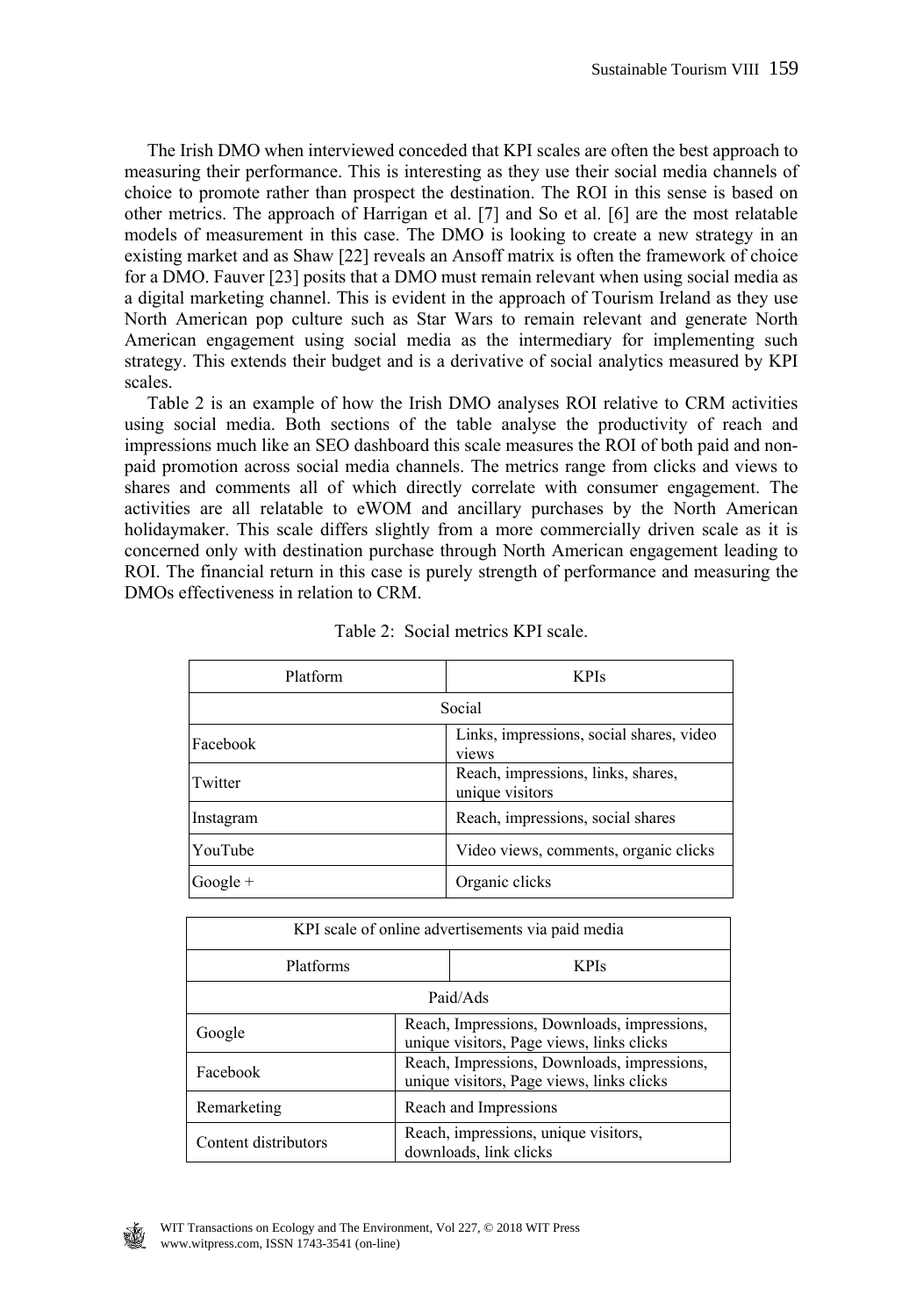| The Present Exploration                                                             | Aspects of Pike and Page (2014) Framework                            |
|-------------------------------------------------------------------------------------|----------------------------------------------------------------------|
| North American desire to travel to Ireland                                          | <b>Destination Brand Development</b>                                 |
| Capitalisation of market opportunity<br>Theme 4: Role of Social Media in the future | <b>Destination Brand Positioning</b>                                 |
| Social Media Promotion Correlation with ROI                                         | <b>Destination Marketing Performance</b><br>Measurement and Tracking |

Table 3: Correlating this study with the Pike and Page (2014) framework.

# 5 CONCLUSIONS AND IMPLICATIONS

This paper adds to the already growing literature on social media. The study reveals the activities particular to Ireland and North America that highlights the use of social media as not only as a digital marketing channel for consumer engagement but also a CRM technique that generates ROI through various ancillary activities. This study uses the Pike and Page [1] as a framework to categorise the type of CRM activities within a destination marketing strategy that can generate a return on investment while maximising a budget through the use of social media as engagement channels. The unique aspect of marketing Ireland to North America is the cultural link that creates awareness as the antecedent to social media promotion.

 Table 3 identifies the correlates the empirical information obtained for this study with the Pike and Page [1] suggestive framework for destination marketing. The implications of this highlight the recommendations of Evans [24] and the theory proposed by Zuninga and Jung [25]. Hoffman and Fodor [4] posit that any measurement of social media effectiveness can only be suggestive. In this study the empirical research delivers the same result, however, the use of traditional marketing matrices and KPI scales as performance indicators highlight the correlation between CRM activities of a DMO using social media channels to promote Ireland as a brand to North America and overall ROI. Kumar and Mirchandani [13] illustrate how return on investment is interpretative. In this study the empirical evidence provided by the Irish SMEs emphasises that ROI can be correlated by using TripAdvisor in conjunction with a balanced scorecard. Paine [26] posits that it is not how you measure social media activity but rather what you measure. While the DMO begin with content production and engagement, the SME analyses engagement relative to post consumption. Each of the approaches is relevant to this study's suggestive framework when using social media channels to maximise budget.

#### **REFERENCES**

- [1] Pike, S. & Page, S.J., Destination marketing organizations and destination marketing: A narrative analysis of the literature. *Tourism Management*, **41**, pp. 202–227, 2014.
- [2] TI, Tourism Ireland Marketing Report 2018. Available at www.tourismireland.com. Accessed on: 21 Dec. 2017.
- [3] Barcoe, C. & Barcoe, D., The habitual nature of the U.S. holidaymaker with regards to Ireland and social media usage. *Tourism and Hospitality Research in Ireland: Entrepreneurs Driving Tourism and Hospitality*, ed. J. Hanrahan, IT Sligo: Sligo, Ireland, pp. 199–212, 2017.
- [4] Hoffman, D. & Fodor, M., Can You Measure the ROI of Your Social Media Marketing? *MIT Sloan Management Review*, **52**(1), 2010.
- [5] Barcoe, C. & Whelan, G., Capitalising on the Cultural Link between Ireland and North America Using Social Media: A Destination Marketing Study. www.IFTT.org. Accessed on: 19 Jan. 2018.